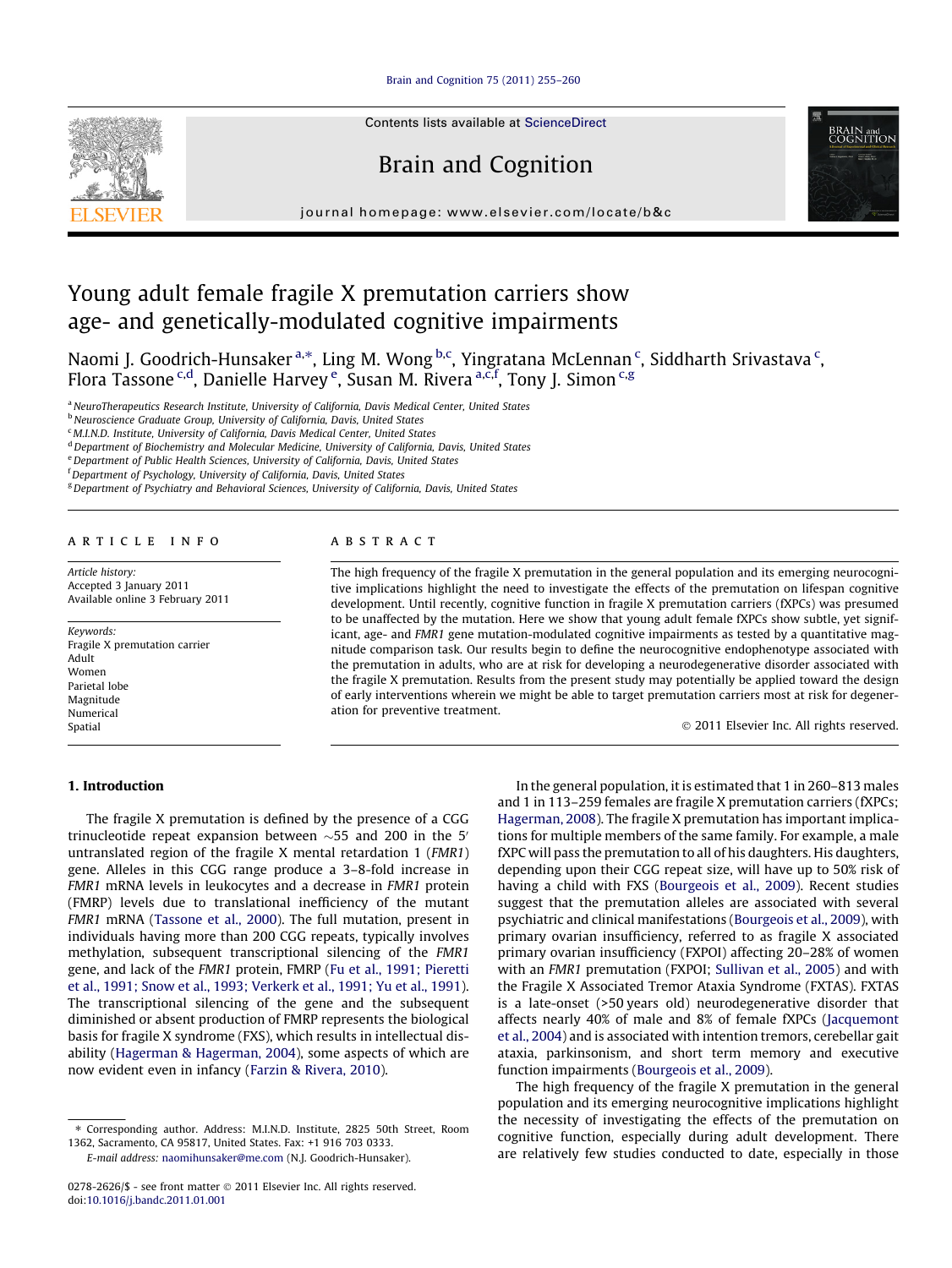<span id="page-1-0"></span>individuals who are asymptomatic for FXTAS. Until recently, cognitive function in fXPCs was presumed to be largely unaffected by the mutation. However, in recent years a number of studies have described significant cognitive impairments in fXPCs across various domains, including working memory and executive function ([Cornish et al., 2008; Loesch et al., 2002, 2003; Moore et al.,](#page-5-0) [2004a\)](#page-5-0), memory [\(Moore et al., 2004b\)](#page-5-0), and arithmetic ([Lachiewicz,](#page-5-0) [Dawson, Spiridigliozzi, & McConkie-Rosell, 2006\)](#page-5-0). [Cornish et al.](#page-5-0) [\(2008, 2009\)](#page-5-0) reported that the working memory and executive functioning impairments were modulated by age and CGG repeat expansion in males with and without FXTAS.

The purpose of the current paper is to report early findings from a large-scale investigation of the neurogenetic mechanisms of cognitive dysfunction in those affected by FMR1 mutations. Specifically, we focus here on the domain of magnitude comparison. This is one of the most basic aspects of quantitative ability and is thought to develop from non-symbolic, including spatial, representations ([Ansari, 2008; Simon, 1997, 1999](#page-4-0)). Since quantitative and numerical impairments are highly characteristic of those with FXS, one of the key motivations of our studies was to determine whether some of its underlying functions show dysfunction in premutation carriers. A recent finding of poor arithmetic abilities in women who carry the premutation further supports this hypothesis ([Lachiewicz et al., 2006](#page-5-0)). Furthermore, [Simon \(2007,](#page-5-0) [2008\)](#page-5-0) has shown that many neurogenetic disorders like FXS, Turner syndrome, Williams syndrome, and chromosome 22q11.2 deletion syndrome have overlapping cognitive dysfunction across the spatial and temporal domains, which creates a suboptimal foundation for the subsequent development of numerical and mathematical competence.

Importantly, impairments in visual, spatial and temporal functions often associated with the dorsal visual processing pathway, which implicates parietal function so frequently associated with numerical and other comparative processes ([Cohen Kadosh et al.,](#page-5-0) [2005\)](#page-5-0), have been reported in both adolescent and adult males with FXS and in infants and toddlers with FXS ([Kogan et al., 2004; Kéri &](#page-5-0) [Benedek, 2009, 2010](#page-5-0)). Kogan et al., (2004) conducted experiments to evaluate global motion and form perception mediated by the dorsal and ventral visual streams, respectively. The ventral stream to the temporal lobe receives input from the parvocellular (P) pathway of the lateral geniculate nucleus (LGN); the dorsal stream to the parietal lobe, on the other hand, receives input from the magnocellular (M) pathway of the LGN ([Milner & Goodale, 1995\)](#page-5-0). Males with FXS had impaired performance on a global motion task, but had no impairments on a form perception task. [Farzin, Whitney,](#page-5-0) [Hagerman, and Rivera \(2008\)](#page-5-0) used psychophysical measurements to test first-order (luminance-defined) and second-order (texturedefined) motion and static stimuli in infants with FXS and demonstrated that detection thresholds for only the second-order, dynamic stimuli were significantly elevated in the FXS group. The Farzin et al. results suggest that instead of a general dorsal stream deficit in FXS, abnormalities may exist in higher-level cortical areas responsible for attention-based temporal processing involved in position tracking. More recently, [Kéri and Benedek](#page-5-0) [\(2009\)](#page-5-0) reported that female fXPCs have impaired M and relatively

Table 1

Participant descriptive statistics and FMR1 measures.

spared P visual pathway functioning, suggesting, like Kogan, that spatial and temporal processing is impaired but object and color information processing is not. [Kéri and Benedek's \(2010\)](#page-5-0) finding that young adult female fXPCs had lower sensitivities for biological (e.g., the movement of humans and animals) and mechanical (e.g., the movement of vehicles and tools) motion compared to non-carriers further confirms a selective spatiotemporal impairment.

In the current study, we assessed simple magnitude comparison ability in asymptomatic (i.e., non-FXTAS), young adult female fXPCs. We used a "numerical distance effect" task [\(Simon et al.,](#page-5-0) [2008\)](#page-5-0). The task is so named because of the phenomenon of increased response time or difficulty in a relative magnitude judgment as the difference (or numerical distance) between the two quantities decreases ([Moyer & Landauer, 1967\)](#page-5-0). We were interested in determining if magnitude comparison impairments existed in young adult female fXPCs since they should be the least affected subpopulation. Like [Cornish et al. \(2008, 2009\),](#page-5-0) we also wanted to investigate whether such impairments, if they existed, were associated with molecular measures including CGG repeat length, FMR1 mRNA levels, and age.

#### 2. Materials and methods

## 2.1. Participants

Participants were 39 females aged 21–42, including 15 neurotypical (NT) controls and 24 fragile X premutation carriers (fXPCs). The mean age  $(\pm SD)$  for fXPCs was 32.25  $\pm$  7.28 years and for NT controls was  $33.68 \pm 4.42$  years. The two groups did not differ in age,  $t = .68$ ,  $p = .50$ , or Full-Scale IQ,  $t = 2.01$ ,  $p = 0.06$  (see Table 1). Participants were recruited through the NeuroTherapeutics Research Institute (NTRI) at the Medical Investigation of Neurodevelopmental Disorders (M.I.N.D.) Institute of the University of California, Davis Medical Center. This study was approved by the University of California Davis Institutional Review Board and conformed to institutional and federal guidelines for the protection of human participants. Written informed consent was obtained before behavioral testing from all participants.

## 2.2. Psychological assessment

Cognitive ability was based on Full-Scale IQ (FSIQ) using either the Wechsler Adult Intelligence Scale, third edition (WASI-III; [Wechsler, 1997](#page-5-0)) or the Wechsler Abbreviated Scale of Intelligence (WASI; [Wechsler, 1999\)](#page-5-0). IQ data were available for 12/15 NT controls and 21/24 fXPCs.

# 2.3. Molecular analysis

#### 2.3.1. CGG repeat size

Genomic DNA was isolated from peripheral blood leukocytes using standard methods (Puregene Kit; Gentra Inc., Valencia, CA). Repeat size was determined using Southern blot analysis as well as PCR amplification of genomic DNA as described in [Tassone,](#page-5-0)

|                         | Neurotypical control |       |               |    | Fragile X premutation carrier |           |               |    |          | p-Value  |
|-------------------------|----------------------|-------|---------------|----|-------------------------------|-----------|---------------|----|----------|----------|
|                         | Mean                 | SD    | Range         | n  | Mean                          | <b>SD</b> | Range         | n  |          |          |
| Age                     | 32.25                | 7.28  | $21 - 41$     | 15 | 33.68                         | 4.42      | $23 - 42$     | 24 | 0.68     | 0.50     |
| Full-Scale IQ           | 108.23               | 11.48 | 89-125        | 12 | 116.9                         | 12.12     | $101 - 144$   | 21 | 2.01     | 0.06     |
| CGG repeat size         | 30.20                | 1.22  | $28 - 32$     | 10 | 96.00                         | 21.70     | $67 - 143$    | 24 | $-14.80$ | < 0.0001 |
| <b>FMR1</b> mRNA level  | 1.61                 | 0.27  | $1.25 - 1.98$ | 8  | 2.3                           | 0.48      | $1.55 - 3.42$ | 24 | $-3.85$  | < 0.0001 |
| <b>Activation Ratio</b> | n/a                  | n/a   | n/a           | 0  | 56%                           | 15%       | $23 - 79%$    | 24 | n/a      | n/a      |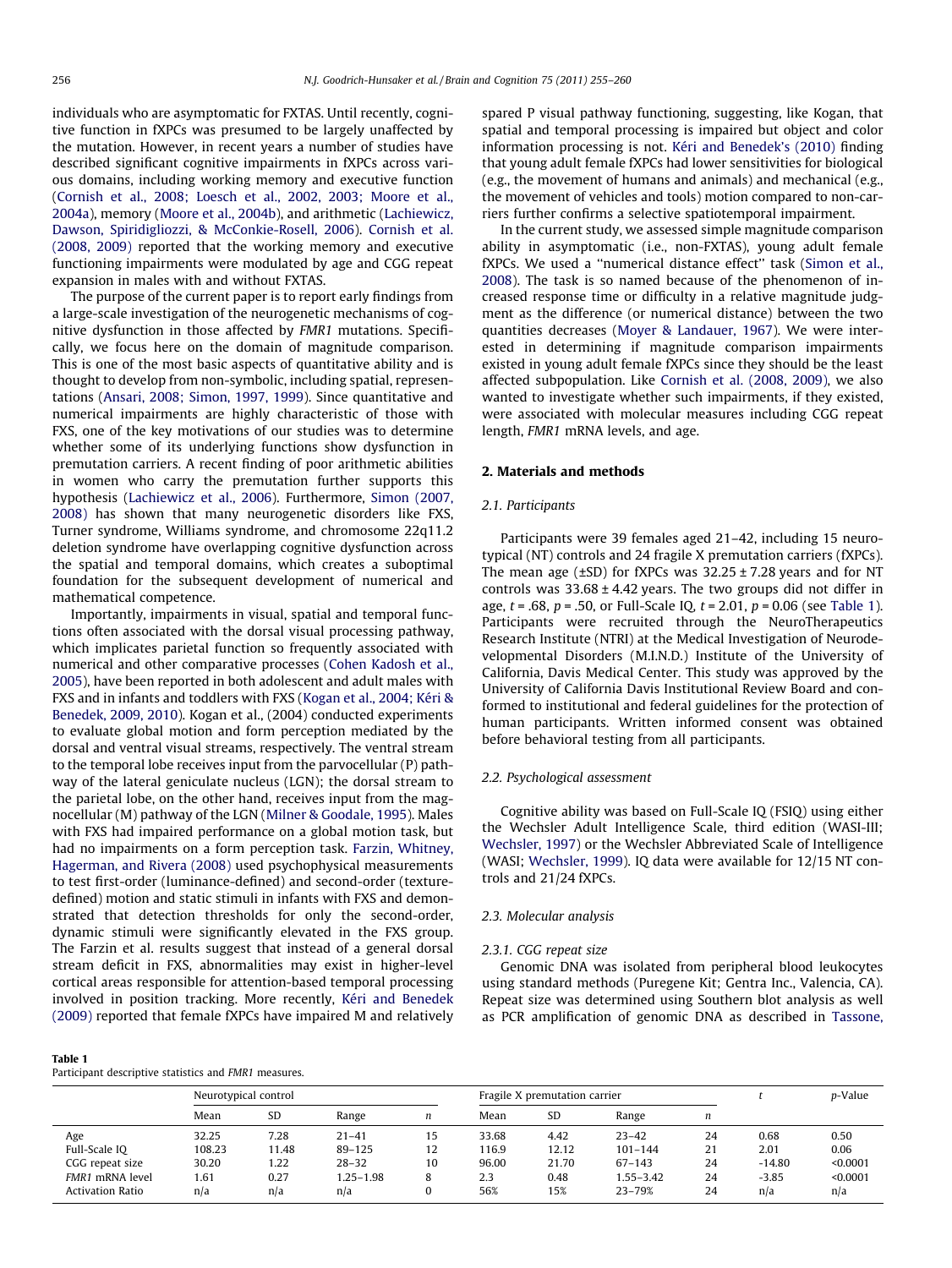[Pan, Amiri, Taylor, and Hagerman \(2008\).](#page-5-0) The activation ratio (AR), indicating the percent of cells that carry the normal allele on the active X chromosome, was calculated from the Southern blot as described in [Tassone et al. \(1999\)](#page-5-0).

## 2.3.2. FMR1 mRNA

All quantifications of FMR1 mRNA were performed using a 7900 Sequence detector (PE Biosystems) as previously described ([Tassone et al., 2000](#page-5-0)).

#### 2.4. Magnitude comparison (distance effect) task

Participants were asked to indicate which of the two blue bars was larger. To begin each trial, the participant looked at the fixation point on the computer monitor 60-cm away. Once the participant was ready, the stimuli were presented. The bars were vertically oriented, horizontally offset from fixation by 3-cm, and centered at the level of fixation. Each bar was 2-cm wide and varied in height from 1- to 12-cm in 1-cm increments. Example stimuli are presented in Fig. 1. Participants pressed one of two buttons as quickly and accurately as possible to indicate which stimulus was larger. Stimuli were presented until the participant responded or until 7 s had elapsed. Response time and accuracy were recorded as the dependent variables.

There were a total of 120 trials divided evenly into two 60-trial blocks. There was a short rest period between the two blocks of trials. The 60 trials consisted of 10 trials at each of the six possible differences between the heights of the two bars (1, 2, 3, 5, 6, and 7 cm). To reduce the overall number of trials, no height difference of 4 was included in the experiment. We reasoned that since height differences of 4 cm were in the center of our range, they would not contribute much to our understanding of how small and large height differences affected visuospatial cognition. The presentation of the six height differences was counterbalanced within blocks of six trials so that the possible height differences were evenly distributed across the 60 trials pseudorandomly.

## 2.5. Data analysis

Data from the distance effect task measured magnitude comparison as assessed by response time (in ms) and accuracy. These data were blocked according to the six possible height differences of 1, 2, 3, 5, 6, and 7 cm. As in our previous studies [\(Simon et al., 2008\)](#page-5-0), anticipatory responses and outliers were excluded from the analyses. Anticipatory responses were determined to be any response equal to or less than 150 ms. Outliers were determined as a response greater than or less than three times the interquartile range of the response times at a specific height difference (e.g. 1, 2, 3, 5, 6, 7). After excluding trials with outlier responses, the median reaction time was calculated for each trial condition. Reaction times were



Fig. 1. Example stimuli for the numerical distance effect task. On each trial, the participant was asked to indicate, by pressing one of two buttons, which was the larger of the two blue bars. Response time and error rate were used to assess performance. (For interpretation of the references to color in this figure legend, the reader is referred to the web version of this article.)

adjusted to reflect both speed and accuracy of performance by combining the median reaction time and error rates using the formula: Median reaction time/( $1 - %$  Error). Using this adjustment, reaction times remain unchanged with 100% accuracy.

One-way analysis of variance (ANOVA) and repeated measures ANOVA were used to assess differences between the groups. To determine the range of a reliable ''distance effect'', repeated measures ANOVA models were fit to the data within a group in a sequential manner starting with distances from 1 to 3 cm and adding the next largest distance until a quadratic trend for distance was identified. Once the ''distance effect'' was identified, analyses focused on those distances. For each individual participant, a simple linear regression model with adjusted reaction time as the outcome and distance as the independent variable was fit to get an estimate of the participant-specific intercept (estimated intercept) and slope (estimated coefficient of distance). These values for each participant correspond to the estimated adjusted reaction time at a distance of 0-cm and how quickly the reaction times drop as the distance increases. These values were then compared between the groups with a one-way ANOVA. Correlations between outcomes and age (for both groups) and molecular variables (fXPCs only) were computed within groups.

Degrees of freedom were adjusted using the Welch procedure for one-way ANOVAs when the equality of variance assumption was violated. For repeated measures ANOVAs, Greenhouse–Geisser corrections were used to correct for violations of the sphericity assumption. Assumptions for all models were checked and were met by the data. Analyses were conducted using SPSS and a p-value < 0.05 was considered statistically significant.

#### 3. Results

## 3.1. Molecular analyses

Molecular data were available for 10/15 NT controls and 24/ 24 fXPCs. Descriptive statistics of CGG repeat size, FMR1 mRNA, and activation ratios are reported in [Table 1](#page-1-0). Within the fXPCs, as expected, FMR1 mRNA level was positively associated with CGG repeat size, Pearson's  $r = .36$ ,  $p$  (one-tailed) = .04, and negatively associated with activation ratio, Pearson's  $r = -.40$ , p (onetailed) = .03. The partial correlation between CGG and FMR1 mRNA after accounting for the activation ratio in the fXPCs was much stronger, Pearson's  $r = .56$ ,  $p$  (two-tailed) = .005. Prior to examining correlations between FMR1 molecular variables and cognitive performance, we examined potential confounding effects of age and IQ by computing Pearson correlations between each of these measures and FMR1 molecular variables. In the female fXPCs, we found no significant correlations between CGG repeat size or FMR1 mRNA with age or IQ.

#### 3.2. Magnitude comparison (distance effect) task

Responses from four female fXPCs for several of the distances in the task were identified as outliers, so they were removed from the analyses that considered all distances. There was no difference in the error rates between the two groups,  $F(1, 33) = .27$ ,  $p > .37$ . Using a repeated measures ANOVA, there was a small significant difference in adjusted reaction times between the two groups,  $F(1, 33) = 4.23$ ,  $p = .05$ , but, surprisingly, it was the female fXPCs who, as a group, responded faster, on average, than female NT controls (see [Fig. 2](#page-3-0)). Adjusted reaction times increased as the difference between the two blocks decreased,  $F(5, 165) = 62.39$ ,  $p = .0001$  and did not differ between the groups,  $F(5, 165) = .32$ ,  $p = 0.72$ . The observed error rates were extremely small (only 2%) of the observations across all participants and distances had errors), so the adjusted times were very close to the observed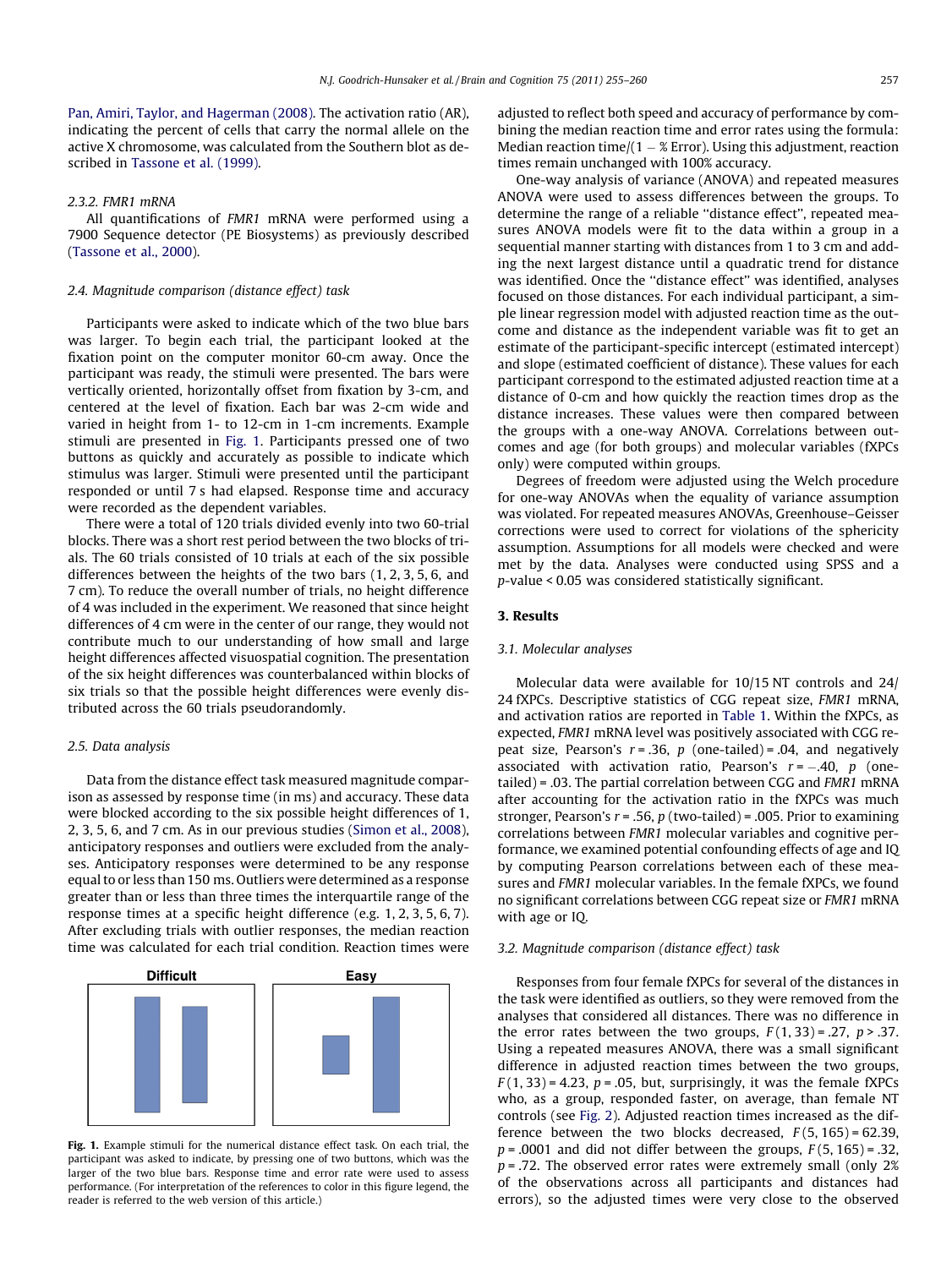<span id="page-3-0"></span>

Fig. 2. Group analyses of adjusted reaction show that female fXPCs, as a whole, responded faster than female NT controls,  $p = .05$ . Adjusted reaction times increased as the difference between the two blocks decreased,  $p = .0001$  and did not differ between the groups,  $p = .72$ . Error bars represent standard error of the mean.

reaction times. However, we reran the analyses using the unadjusted times and found that the results were similar.

Analyses to identify a reliable ''distance effect'' were performed in each group separately. For the NT controls, a significant quadratic trend emerged with 1- to 3-cm, indicating a ''distance effect'' range from 1- to 2-cm,  $F(1, 14) = 8.50$ ,  $p = .01$ . For the female fXPC group, a significant quadratic trend emerged with 1- to 3-cm, indicating a "distance effect" range from 1- to 2-cm as well,  $F(1, 19) = 24.11$ ,  $p$  < .0001. Because quadratic trends were identified over the range

of 1- to 3-cm for both groups, we focused on distances from 1- to 2-cm, where the changes in adjusted reaction times were linear for the remaining comparisons.

Intercepts and slopes for the linear fit lines through the points at distances 1- and 2-cm were estimated for each person. Two of the individuals removed from the earlier analyses were included in the following analyses, because they did not have any outliers identified for distances of 1- or 2-cm. Results were similar if they were removed from the analyses. The average intercept was 707.19 ± 244.05 ms for female fXPCs and 717.08 ± 210.41 ms for NT controls. The average slope was  $-125.48 \pm 92.89$  ms/distance for fXPCs and  $-111.74 \pm 93.63$  ms/distance for NT controls. Intercepts and slopes were not different between the groups,  $p > .6$ , for both.

Further investigation into the intercepts and slopes within each group assessed the association between these measures and age (both groups) and molecular variables (in the female fXPCs). There were two positive associations for female fXPCs; one between age and intercept, Pearson's  $r(20) = .34$ ,  $p(one-tailed) = .06$  and one between CGG repeat length and intercept, Pearson's  $r(20) = .40$ ,  $p$  (one-tailed) = .03. Slopes were not significantly associated with any of the variables within the fXPCs. There were no significant associations between intercept or slope and age for NT controls. Fig. 3 presents the observed associations between age and intercept for each group. There was no significant difference in the association between intercept and age by group,  $p = .12$ . We confirmed these correlations by also computing the partial correlation accounting for the activation ratio. The partial correlation between CGG and intercept after accounting for the activation ratio in the fXPCs was still significant, Pearson's  $r = .36$ ,  $p$  (one-tailed) = .05. No other partial correlations were significant between molecular variables and slope or intercept.



Fig. 3. Positive associations were observed for female fXPCs; one between age and intercept, which approached significance,  $p$  (one-tailed) = .06 and one between CGG repeat length and intercept, p (one-tailed) = .03. Slopes were not significantly associated with any of the variables within the fXPCs. No significant associations were observed between intercept or slope and age for NT controls. There was no significant difference in the association between intercept and age by group,  $p = 0.12$ .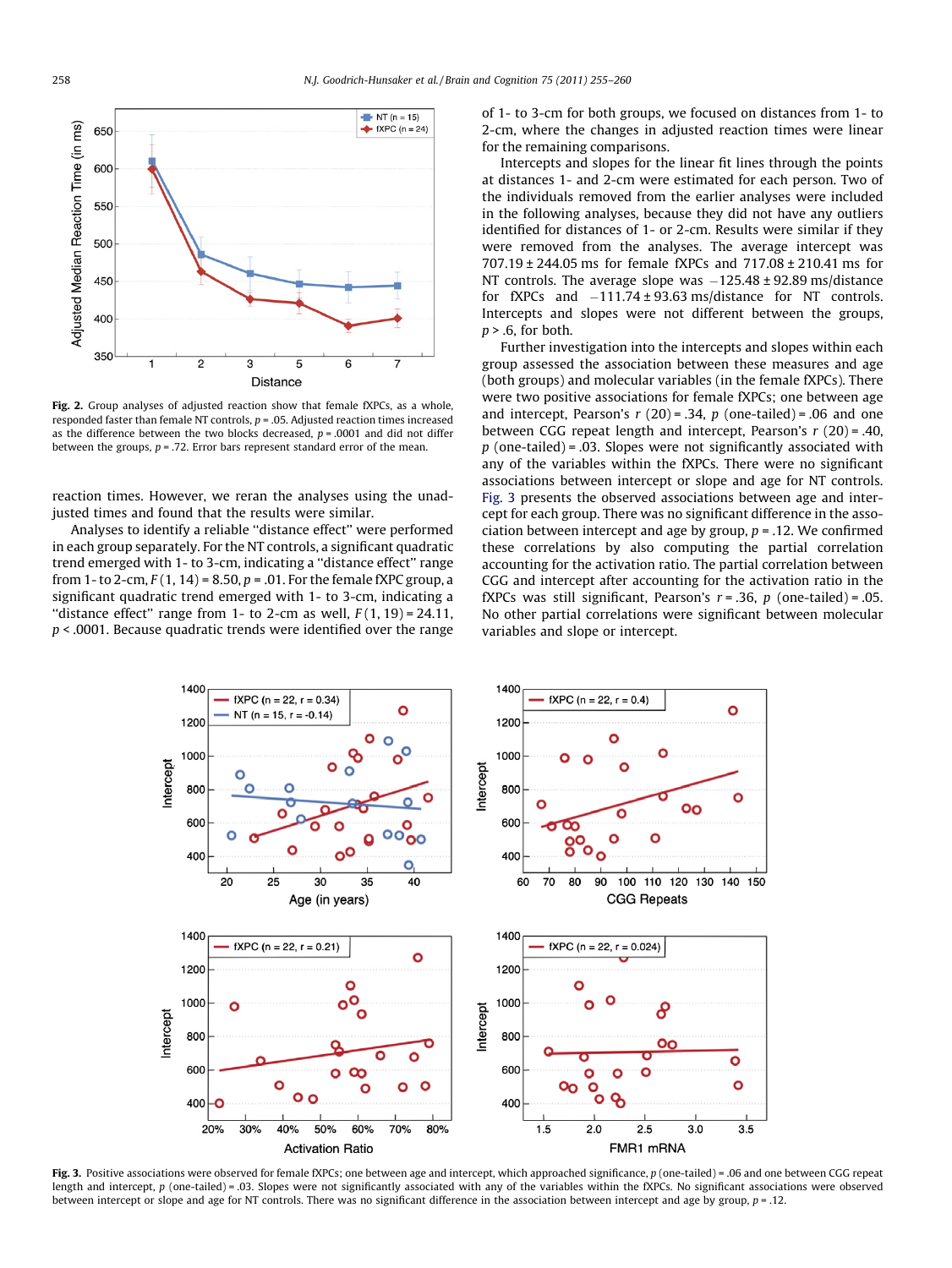# <span id="page-4-0"></span>4. Discussion

In the current study, we sought to quantify simple magnitude comparison ability in asymptomatic (i.e., non-FXTAS), young adult female fragile X premutation carriers (fXPCs). In addition, we sought to explore the effects of age, CGG repeat length, and FMR1 mRNA levels with performance.

When we compared female fXPCs to neurotypical (NT) control participants, our results appeared to be consistent with those of many previous studies that detected no cognitive impairments in participants carrying the fragile X premutation. As a group, the female fXPCs produced similar magnitude judgments and were faster to respond than the neurotypical adults on the magnitude comparison task.

However, our in-depth analyses beyond the main effects revealed several findings that are remarkable in that they do not fit the currently accepted view of the unimpaired cognitive status of young adult female premutation carriers. Specifically, our data indicate that female fXPCs show evidence of subtle, yet statistically significant, degradations in cognitive function as measured by a magnitude comparison task that are related both to age and to ''gene dosage'' of the FMR1 gene mutation.

In the fXPC group, we found a pattern in which magnitude comparison performance deteriorated as the age of the participants increased from 20 to 42 years of age. This relationship was almost strong enough to reach significance at the alpha level of  $p < .05$ . There was no such relationship in the group of NT participants, as can be seen in [Fig. 3](#page-3-0). This finding does not necessarily indicate any evidence of neurocognitive degeneration in the group of women carrying the fragile X premutation. Indeed, inspection of [Fig. 3](#page-3-0) shows little difference in terms of the spread of intercept values in the older women in either group, indicating that advancing age did not introduce more impaired performance. Instead, it is evident from the figure that there are more young women in the fXPC group than in the NT group who produced rather small intercept values associated with better performance on the task. Why this pattern exists, if indeed it is replicated, is not presently clear and it clearly requires further study.

An even stronger relationship was found in the fXPC group when we investigated how intercept values varied with CGG repeat length. When ''dosage'' was measured in terms of the CGG repeat length in the fXPC group there was a significant positive relationship indicating that performance was significantly poorer as repeat length increased from 67 toward 150. Again, the reason for this relationship is not immediately clear and replication is obviously required. However, a clear suggestion is that the reduction in FMRP that is assumed to increase as CGG length increases is in some way responsible for this apparent impairment. How and when, during the lifespan, this takes place and how it might be related to the impact of gene silencing in the full mutation of FMR1 gene also needs further extensive investigation.

Interestingly the effect was not evident when performance was related to leukocyte FMR1 mRNA levels. This last observation is not too surprising given that leukocyte FMR1 mRNA levels is not an accurate measure of FMR1 mRNA levels in the brain. The premutation allele result in a 3–8-fold increase in leukocyte and only a 1–2-fold increase in brain FMR1 mRNA levels [\(Tassone et al.,](#page-5-0) [2000](#page-5-0)). Brain levels of FMR1 mRNA also vary widely across different brain regions [\(Tassone, Iwahashi, & Hagerman, 2004](#page-5-0)). Other studies have also reported impairments correlated with CGG repeat expansion but not leukocyte FMR1 mRNA levels, which corroborate our results [\(Greco et al., 2006; Leehey et al., 2008](#page-5-0)).

Clearly, some limitations exist in these very early investigations of the developmental neurocognitive endophenotype of young adults carrying fragile X premutations. First of all, our study was cross-sectional in nature and so it should be stressed that our data do not allow us to determine at this point if the age effect is a stable phenotype or a subtle precursor of a late-onset neurodegenerative process. Further studies, especially longitudinal studies, might aid in identifying if this result is stable or not and whether other environmental factors contribute to early degeneration. We are also unable to predict what type of aging function may exist (e.g., linear, exponential, etc.) and future directions will consist of testing a greater number of participants within the current age range of 20–40 year olds as well as testing older participants.

Further, although performance was positively associated with CGG repeat length in the fXPC group, we recognize that this may not be the most reliable marker of molecular pathology. As in previous reports, as CGG repeat length expanded in the current fXPC group, FMR1 mRNA levels slightly increased. Elevated FMR1 mRNA is thought to produce a toxic gain of function by which proteins bind excessively to the expanded CGG repeat and are then sequestered ([Garcia-Arocena & Hagerman, 2010](#page-5-0)). However, without FMRP levels, the outcomes of elevated FMR1 mRNA are unknown. FMRP has not yet been quantified in the participants, so unfortunately no direct correlation can be drawn between markers of molecular pathology and magnitude comparison impairments. Studies are currently underway to quantify FMRP levels in these participants using a recently published enzyme-linked immunosorbent assay (ELISA) method [\(Iwahashi et al., 2009](#page-5-0)).

Our original hypothesis was that asymptomatic, young adult female fXPCs would not be grossly cognitively impaired compared to female NT controls. There remained the possibility that subtler cognitive dysfunction might exist, and that this may be a consequence of age and variables of the FMR1 gene but this was not our initial prediction. These novel and surprising results add to a growing body of evidence that suggests the premutation allele is associated with neurocognitive dysfunction and that this may have a much longer developmental trajectory than previously thought. Our data cannot yet determine if our findings represent the earliest indication of a ''risk prodrome'' for FXTAS or a more stable attenuated phenotype that requires other influences to move toward the degenerative disease. In either case, the implications for early detection and prevention of disease are significant and further studies may be able to identify targets for potential neurotherapeutic interventions.

# Funding

This work was supported by National Institute of Health (NIH) Grants: NIA RL1 AG032119, NINDS RL1 NS062412, and NIDA TL1 DA024854. This work was also made possible by a Roadmap Initiative grant (UL1 DE019583) from the National Institute of Dental and Craniofacial Research (NIDCR) in support of the Neuro-Therapeutics Research Institute (NTRI) consortium. The NIH had no further role in study design; in the collection, analysis and interpretation of data; in the writing of the report; and in the decision to submit the paper for publication.

#### Acknowledgments

We thank the participants who made this work possible.

## References

Ansari, D. (2008). Effects of development and enculturation on number representation in the brain. Nature Reviews Neuroscience, 9(4), 278–291.

Bourgeois, J. A., Coffey, S. M., Rivera, S. M., Hessl, D., Gane, L. W., Tassone, F., et al. (2009). A review of fragile X premutation disorders: Expanding the psychiatric perspective. The Journal of Clinical Psychiatry, 70(6), 852–862. doi:[10.4088/](http://dx.doi.org/10.4088/JCP.08m04476) [JCP.08m04476.](http://dx.doi.org/10.4088/JCP.08m04476)